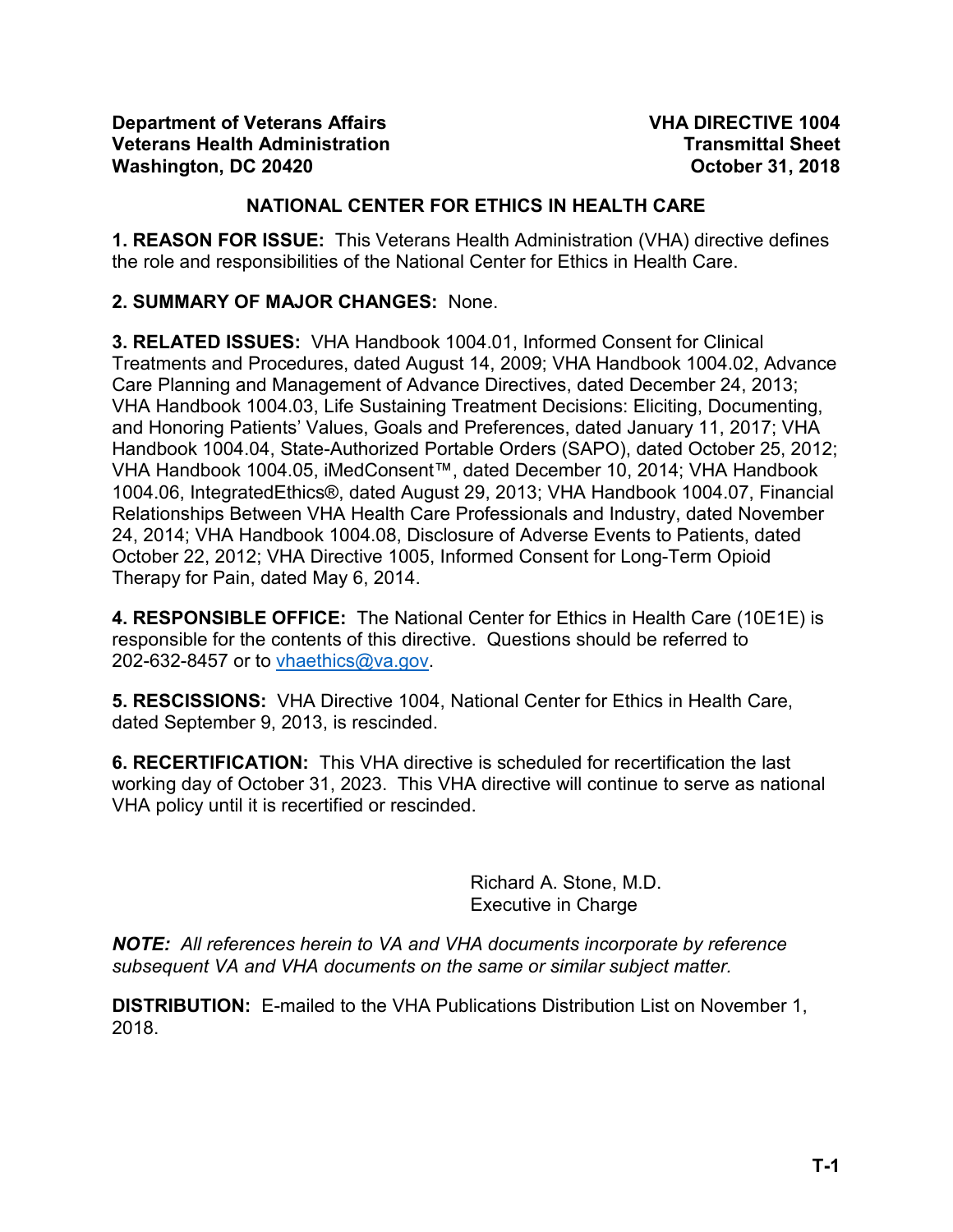#### **CONTENTS**

# NATIONAL CENTER FOR ETHICS IN HEALTH CARE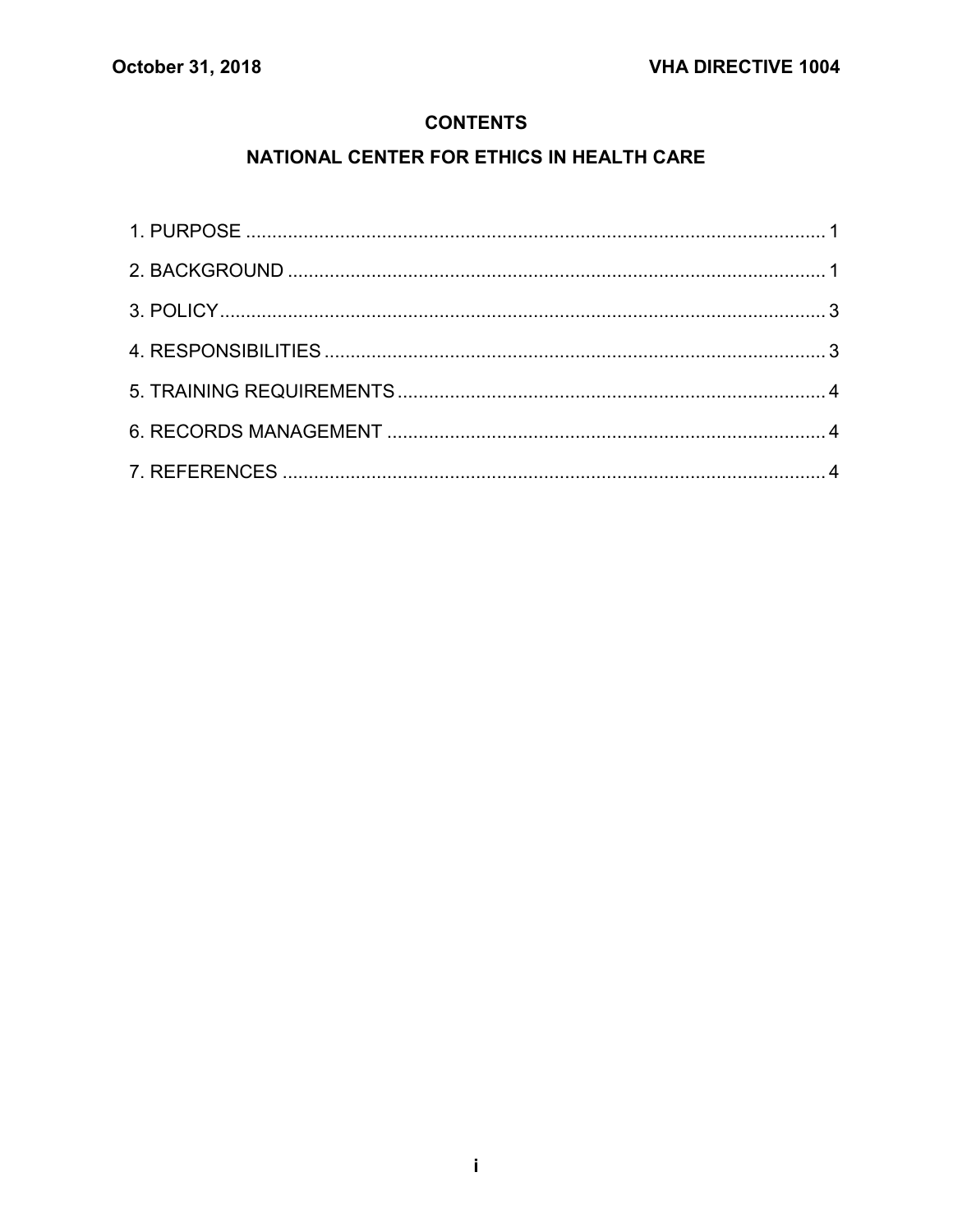#### **NATIONAL CENTER FOR ETHICS IN HEALTH CARE**

#### <span id="page-2-0"></span>**1. PURPOSE**

This Veterans Health Administration (VHA) directive defines the role and responsibilities of the National Center for Ethics in Health Care (NCEHC). *NOTE: NCEHC does not regulate, investigate and/or discipline breaches of standards articulated in law, regulation or policy*. **AUTHORITY:** Title 38 United States Code (U.S.C.) 7301(b).

#### <span id="page-2-1"></span>**2. BACKGROUND**

a. The National Center for Ethics was established in 1991, and reorganized in 2002 as NCEHC. NCEHC's multidisciplinary team includes health care professionals, ethicists, and other specialized professional staff located in the Department of Veterans Affairs Central Office (VACO) and additional satellite office locations.

b. Ethics is the discipline that considers what is right or what should be done in the face of uncertainty or conflict about values. Ethics involves making reflective judgments about the optimal decision or action among ethically justifiable options. Values are strongly held beliefs, ideals, principles, or standards that inform ethical decisions or actions.

c. NCEHC is tasked with improving the health and well-being of Veterans by establishing, interpreting and communicating ethical standards in health care, fostering ethical culture, and promoting ethical practices within VA and the community. NCEHC works to ensure that Veterans, their loved ones, and staff experience VHA as a highly ethical organization. NCEHC's activities are designed to promote ethics quality in health care, foster patient satisfaction, enhance employee morale, and create a positive organizational culture that supports a highly effective and efficient organization. NCEHC works collaboratively with VA senior leadership, field facilities, and program offices to accomplish these tasks. NCEHC's work is aimed at continuously improving VA's ethics-related decisions, actions, systems, processes, environment, and culture by providing analysis, information, education, advice, and support. Additional information about NCEHC programs, policies, and activities is located at [https://www.ethics.va.gov/.](https://www.ethics.va.gov/)

d. The range of ethical practices relevant to VHA, and therefore of concern to NCEHC includes:

(1) Shared decision making with patients (how well the organization promotes collaborative decision making between clinicians and patients). This includes topics such as decision-making capacity and competency, informed consent for clinical treatments, surrogate decision making, advance care planning, and limits to patient choice of provider, setting, or unconventional treatment.

(2) Ethical practices in end-of-life care (how well the organization addresses ethical aspects of caring for patients near the end of life). This includes topics such as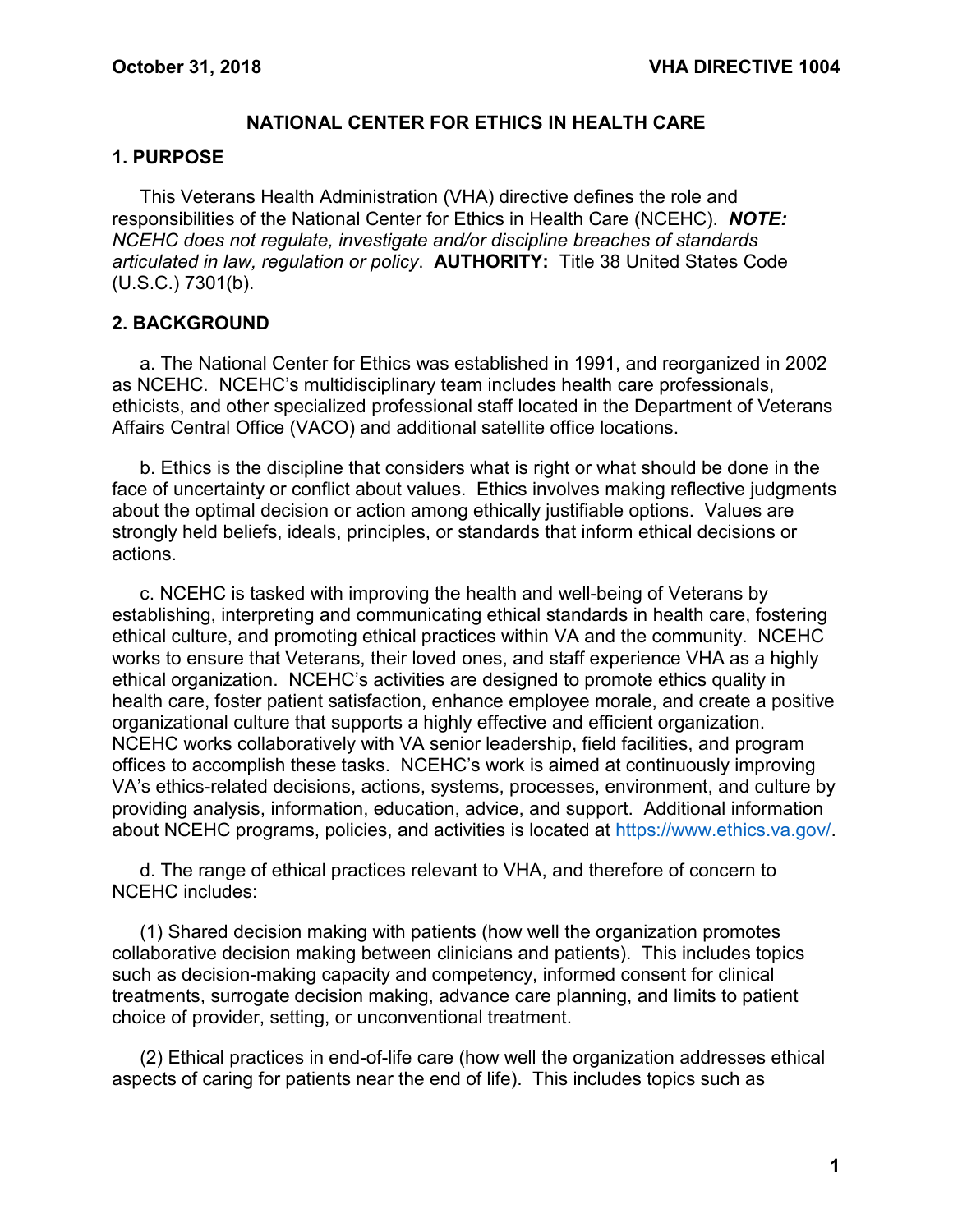cardiopulmonary resuscitation, life-sustaining treatment decisions, and goals of care conversations.

(3) Ethical practices at the beginning of life (how well the organization promotes ethical practices with respect to preconception, conception, pregnancy, and the perinatal period). This includes topics such as reproductive rights, preconception genetic testing, gestational surrogacy, the balance between the health of the mother and the fetus, and perinatal care at the threshold of viability.

(4) Patient privacy and confidentiality (how well the organization protects patient privacy and confidentiality). This includes topics such as protecting individuals' interests in maintaining personal space free of unwanted intrusions, controlling data about themselves, and nondisclosure of information obtained as part of the clinician-patient relationship.

(5) Professionalism in patient care (how well the organization fosters behavior appropriate for health care professionals). This includes topics such as conflicts of interest, truth telling, challenging clinical relationships, diverse cultural and religious perspectives, and professional boundaries with patients and families.

(6) Ethical practices in resource allocation (how well the organization demonstrates fairness in allocating resources across programs, services, and patients).

(7) Ethical practices in business and management (how well the organization promotes ethical standards in its business and management practices). This includes topics such as leadership, human resources, and business integrity.

(8) Ethical practices in research (how well the organization ensures that its employees follow ethical standards that apply to research practices). This includes topics such as research integrity, societal value of research, weighing risks and benefits of human subjects research, fairness in the selection of human subjects, informed consent for human subjects research, and privacy and confidentiality for human subjects.

(9) Ethical practices in the everyday workplace (how well the organization supports ethical behavior in everyday interactions in the workplace). This includes topics such as respect and dignity in the workplace, obligations to co-workers, ethical climate in the workplace, and ethical concerns related to moral distress.

(10) Ethical practices in government service (how well the organization fosters behavior appropriate for government employees). This includes topics such as ethical obligations of public servants.

*NOTE: Any concerns that involve criminal conflict of interest law or Standards of Conduct are matters for the Designated Agency Ethics Official (DAEO). The DAEO, the Assistant General Counsel for Professional Staff Group III, addresses issues involving the application of criminal conflict of interest laws (18 U.S.C. Chapter 11) and the Standards of Conduct for Executive Branch Employees (Title 5 Code of Federal*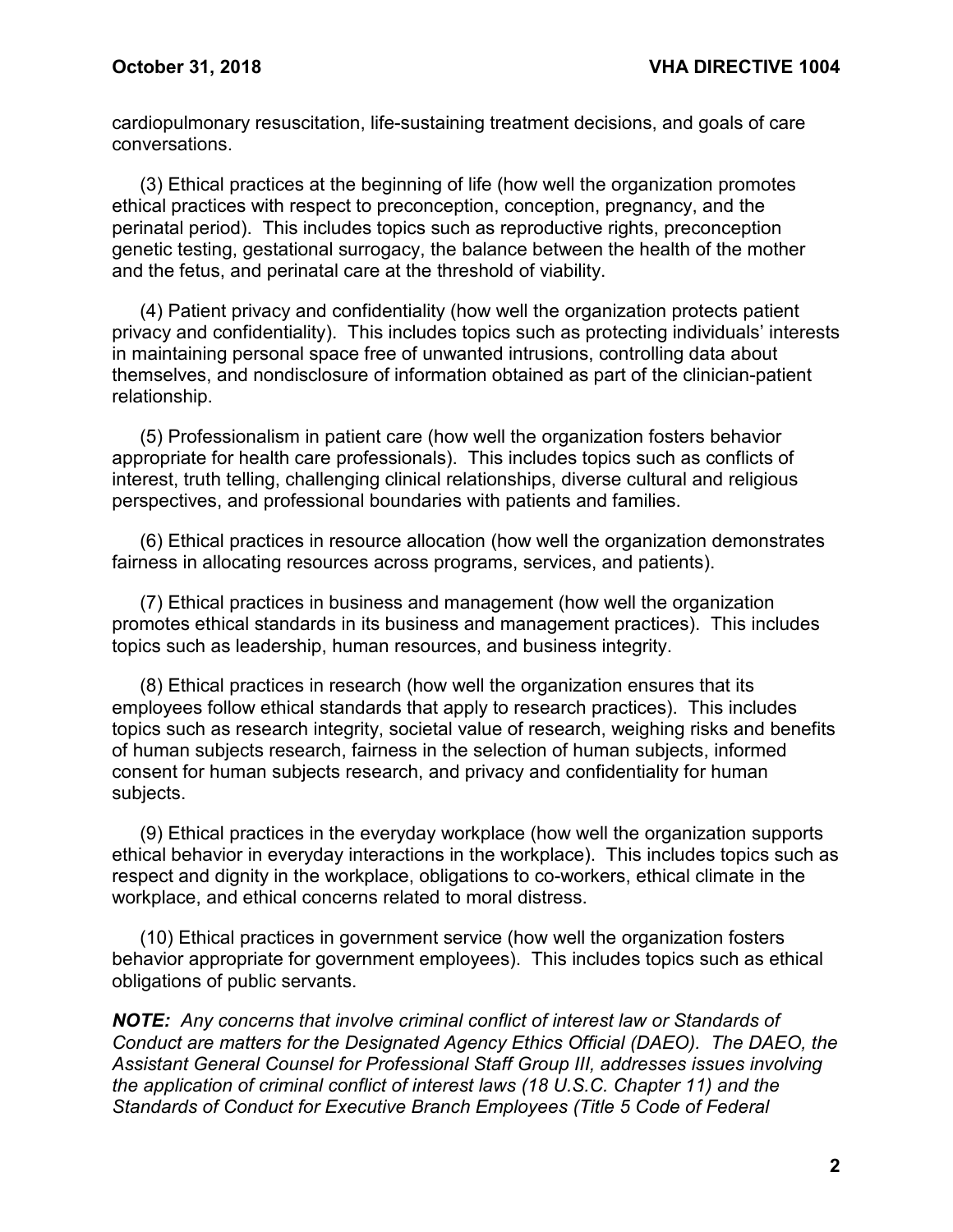*Regulations (CFR) Part 2635). The DAEO, the Alternate DAEO and the deputy Ethics Officials in the District Counsel offices and in Professional Staff Group III are the only sources of authoritative advice on criminal conflicts of interest and the legal questions relating to Standards of Conduct. Contact information for VA Government Ethics Officials is available at:* 

[https://www.va.gov/OGC/docs/Ethics/VA\\_Ethics\\_Officials\\_Contacts.pdf](https://www.va.gov/OGC/docs/Ethics/VA_Ethics_Officials_Contacts.pdf)*. NOTE: Following the good faith advice of such ethics officials provides the employee with meaningful protection from criminal or administrative sanctions. The imposition of criminal sanctions ultimately rests with the Department of Justice after receiving the matter from the Inspector General.*

## <span id="page-4-0"></span>**3. POLICY**

It is VHA policy that NCEHC serves as VA's authoritative resource for addressing the complex ethical issues that arise in patient care, health care management, and research.

## <span id="page-4-1"></span>**4. RESPONSIBILITIES**

a. **Under Secretary for Health.** The Under Secretary for Health is responsible for ensuring overall VHA compliance with this directive.

b. **Deputy Under Secretary for Health for Organizational Excellence.** The Deputy Under Secretary for Health for Organizational Excellence is responsible for ensuring that the Executive Director, NCEHC has sufficient resources to fulfill the requirements of this directive.

c. **Assistant Deputy Under Secretary for Health for Integrity.** The Assistant Deputy Under Secretary for Health for Integrity is responsible for:

(1) Strengthening trust and confidence in Veterans health care by fostering an ethical and just culture and by integrating information from oversight activities.

(2) Providing senior executive leadership guidance to NCEHC.

(3) Overseeing NCEHC budget execution and approving NCEHC strategic initiatives.

d. **Executive Director, National Center for Ethics in Health Care.** The Executive Director, NCEHC or designee is responsible for:

(1) Managing ethics in VA health care though IntegratedEthics® (IE) and supporting VHA field facilities and VA to provide ethics consultation, system improvement, and leadership development to improve the ethical environment and culture of the organization. For additional information see VHA Handbook 1004.06, IntegratedEthics, dated August 29, 2013, and [https://www.ethics.va.gov/integratedethics/index.asp.](https://www.ethics.va.gov/integratedethics/index.asp)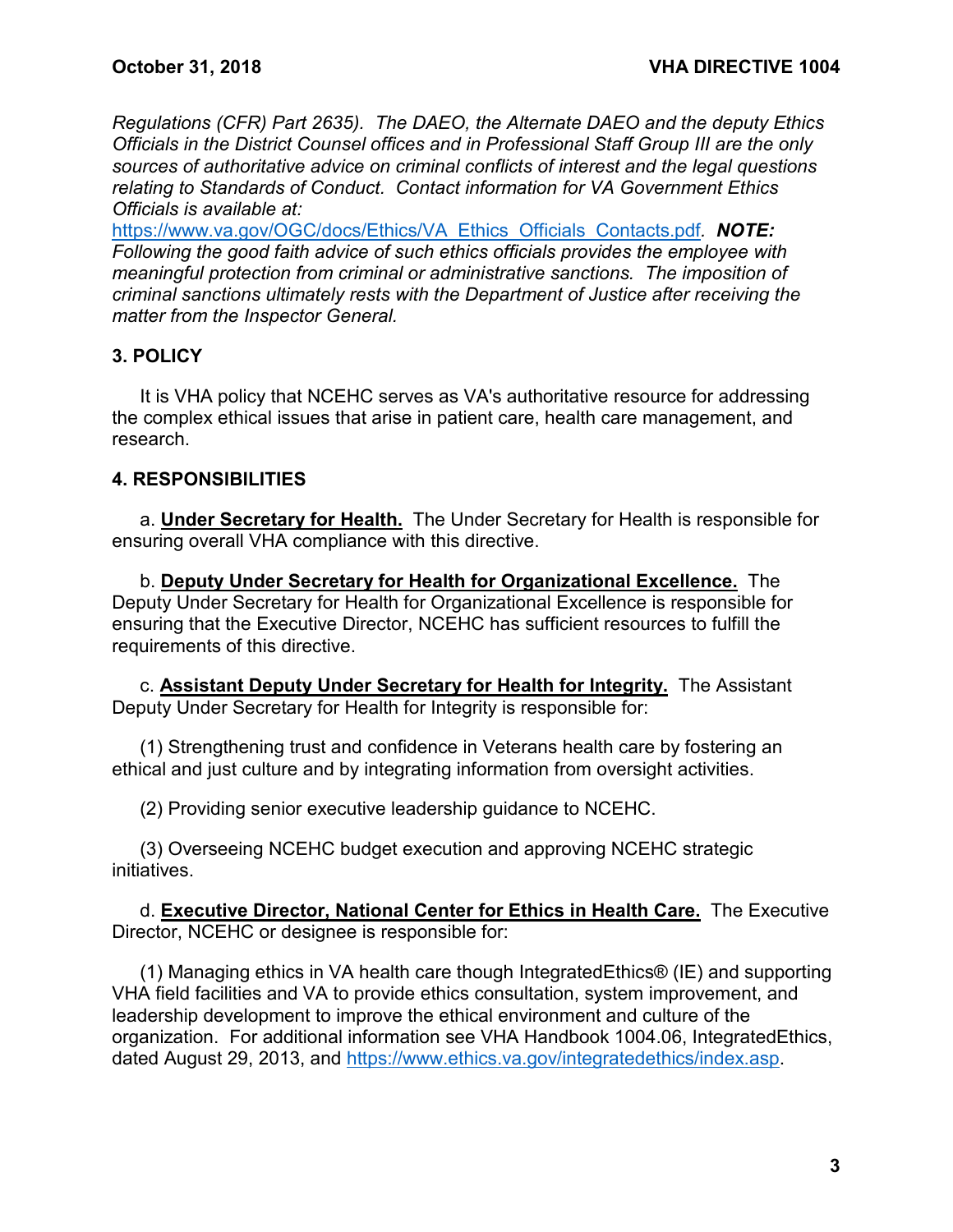(2) Establishing and interpreting VA standards for ethical health care practice. through VA national policies and guidance on ethical health care, including informed consent, advance care planning, life-sustaining treatment, disclosure of adverse events, and IntegratedEthics®. For more information see [https://www.ethics.va.gov/policy.asp.](https://www.ethics.va.gov/policy.asp)

(3) Coordinating with other program offices that are responsible for developing VA national policies with significant ethical implications, such as policies relating to patients' rights and responsibilities, protection of human research subjects, health information privacy, management of disruptive patients, pain management policies, organ donation after cardiac death, organ transplantation, and care for transgender patients.

(4) Providing ethics consultation and education services to support Veterans, VA staff, VACO program offices, the office of the Under Secretary for Health, and VISN Directors. Ethics consultation is a service to help patients, providers, and other parties resolve ethical concerns in a health care setting. Veterans and VA staff may request an ethics consultation through their local ethical consultation service or by email to the national Ethics Consultation Service at [vhaethics@va.gov.](mailto:vhaethics@va.gov) VACO program offices, the office of the Under Secretary for Health, and VISN Directors may request an ethics consultation by email to the national Ethics Consultation Service at [vhaethics@va.gov.](mailto:vhaethics@va.gov) Education services and materials are at [https://www.ethics.va.gov/education.asp.](https://www.ethics.va.gov/education.asp)

(5) Aligning information technology resources to support ethical practices.

(6) Conducting and facilitating systematic evaluation and ongoing monitoring of ethics programs and practices across VHA to continuously drive practice consistent with the highest ethical standards.

## <span id="page-5-0"></span>**5. TRAINING REQUIREMENTS**

None.

#### <span id="page-5-1"></span>**6. RECORDS MANAGEMENT**

All records regardless of format (paper, electronic, electronic systems) created by this directive shall be managed per the National Archives and Records Administration (NARA) approved records schedules found in VA Records Control Schedule 10-1. If you have any questions regarding any aspect of records management you should contact your facility Records Manager or your Records Liaison.

#### <span id="page-5-2"></span>**7. REFERENCES**

a. VHA Directive 1005, Informed Consent for Long-Term Opioid Therapy for Pain dated May 6, 2014.

b. VHA Handbook 1004.01, Informed Consent for Clinical Treatments and Procedures, dated August 14, 2009.